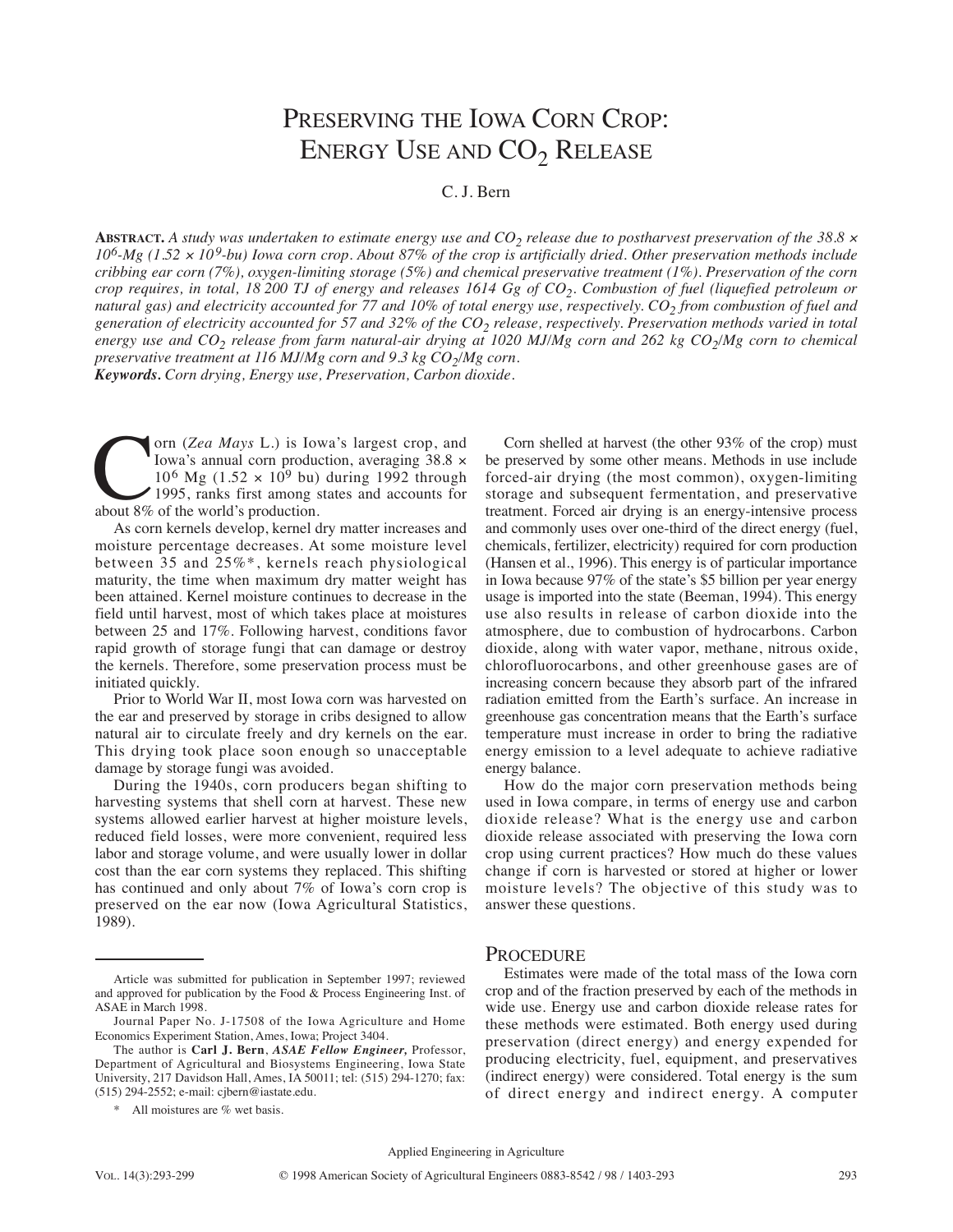spreadsheet was set up to perform calculations for selected preservation scenarios.

#### **IOWA CORN CROP**

This study assumes Iowa corn production equal to the average production for 1992 through 1995. This value is  $38.7 \times 10^6$  Mg (1.52  $\times 10^9$  bu)\* of corn (Iowa Agricultural Statistics, 1995, 1994a,b).

## **PRESERVATION METHODS**

Preservation was assumed to take place in the time period beginning when the corn preservation process starts and ending when the corn is placed in storage in a preserved state. Energy associated with storage is included only if the preservation operation is carried out during storage. Eight principal corn preservation methods were identified (table 1). They will be discussed in turn, and energy requirement assumptions will be stated for each.

## **OXYGEN-LIMITING STORAGE**

When high-moisture shelled corn is sealed in an airtight (or nearly airtight) structure, oxygen is quickly depleted by aerobic organisms, and anaerobic bacteria become active converting sugars to fatty acids. After about 20 days, pH of the mass has decreased to about 3.9 and bacterial activity stops. This ensiled corn remains stable if oxygen is not admitted. It is usually fed to livestock directly out of the silo. Estimates of the fraction of the crop preserved by oxygen-limiting storage range from 6.5% (Iowa Crop and Livestock Reporting Service, 1982) to 4.8% (Iowa Agricultural Statistics, 1989). For this study 5% of the Iowa corn crop was assumed to be preserved this way (table 1). This figure does not include whole-plant corn chopped for silage.

Energy for manufacturing preservation equipment was estimated from the mass of a common glass-lined steel silo. The Harvestore silo, 6.1 m (20 ft) in diameter by 23.5 m (77 ft) high, and associated equipment has a mass of 15 Mg (Landphair, 1996). Concrete for the foundation is estimated at 12 m<sup>3</sup>. Pimentel (1992) lists manufacturing energies of 46.8 MJ/kg for steel and 109 MJ/kg for agricultural machinery. Stout (1984) lists the energy resource depletion of 3  $GI/m^3$  for concrete. A value of 80 MJ/kg was assumed for this silo. Assuming the silo is filled once per year  $(631 \text{ m}^3)$  with 26% moisture shelled corn and has a

 $*$  1 Mg corn = 1000 kg at 15.5% moisture; 1 bu corn = 56 lb at 15.5% moisture.

40-year life, an energy rate of 61.9 MJ/Mg corn was used.  $CO<sub>2</sub>$  production rate was assumed to be 0.08 kg/MJ, a value that assumes manufacturing energy is derived from coal. For the energy rate assumed,  $4.95 \text{ kg CO}_2/\text{Mg}$  of corn is produced.

A 5% loss of dry matter is typical for a sealed silo (Midwest Plan Service, 1983). A 4% dry matter loss was charged to preservation and modeled as oxidation of glucose. This results in an energy use of 472 MJ/Mg corn and releases 40 kg  $CO<sub>2</sub>/Mg$  of corn.

## **CRIB**

With the crib system of preservation, corn ears are removed from the stalk by a picker when kernel moisture is about 20 to 22%. Ears, with husks removed, are placed in a crib that allows free circulation of atmospheric air for drying the kernels to a moisture level low enough so that damage by storage fungi is not a problem. The ears can be shelled as they are removed from storage. Estimates of the fraction of the crop cribbed include 3.9% for Ohio (Hansen et al., 1996) and 7.6% for Iowa (Iowa Agricultural Statistics, 1989). A value of 7% was assumed.

Energy for manufacturing the crib was estimated from the weight of a common steel mesh corn crib 5.9 m (18 ft) in diameter by 3.3 m (10 ft) high. With this weight of 750 kg, and assuming a manufacturing energy of 75 MJ/kg for the crib, a capacity of 15.3 Mg, harvest moisture percentage of 21%, and a life of 40 years, an energy rate of 151 MJ/Mg of corn was calculated.  $CO<sub>2</sub>$  from manufacturing was estimated assuming manufacturing energy came from combustion of coal (0.08 kg coal/MJ). Then,  $CO_2$  is 12.1 kg/Mg of corn.

## **ARTIFICIAL DRYING**

There are more than 15 distinct artificial drying methods used to dry corn in Iowa. For this study, they were grouped into five categories, selected because reasonable data on the extent of their use and energy requirements are available in the literature. The five consisted of off-farm drying plus four on-farm methods (table 1). All corn was assumed to be dried to 15% moisture. This estimate is made assuming some corn is dried to moistures below 15% and some corn is stored in bins without drying at moistures above 15%. The common recommended maximum moisture level for corn in storage is 15.5% for up to six months storage and 14% for 6 to 12 months storage (MWPS, 1987).

|  | Table 1. Total energy use rate and $CO2$ release rate for Iowa corn preservation methods |
|--|------------------------------------------------------------------------------------------|
|--|------------------------------------------------------------------------------------------|

|                        |                          | Artificial Drying          |                                    |                                    |                                             |                                        |                 |                          |                                           |  |  |
|------------------------|--------------------------|----------------------------|------------------------------------|------------------------------------|---------------------------------------------|----------------------------------------|-----------------|--------------------------|-------------------------------------------|--|--|
|                        | Manufacturing            |                            | Fuel                               |                                    | Electricity                                 |                                        | Other           |                          |                                           |  |  |
| Preservation<br>Method | Portion of<br>$Crop(\%)$ | Energy<br>$(MJ/Mg\,$ corn) | CO <sub>2</sub><br>$(kg/Mg)$ corn) | Energy<br>(MJ/kg H <sub>2</sub> O) | CO <sub>2</sub><br>(kg/kg H <sub>2</sub> O) | Energy<br>$(MJ/kg H2O)$ (kg/kg $H2O$ ) | CO <sub>2</sub> | Energy<br>$(MJ/Mg$ corn) | CO <sub>2</sub><br>$(kg/Mg \text{ corn})$ |  |  |
| $O2$ -limiting         |                          | 61.9                       | 4.95                               | $\Omega$                           |                                             |                                        |                 | 472                      | 40                                        |  |  |
| Crib                   |                          | 151                        | 12.1                               | $\Omega$                           |                                             | $\Omega$                               | $\Omega$        |                          |                                           |  |  |
| Off-farm dry           | 26                       | 7.5                        | 0.597                              | 6.72                               | 0.44                                        | 0.42                                   | 0.11            |                          |                                           |  |  |
| Farm nat air dry       | ◠                        | 59.9                       | 4.79                               | $\Omega$                           | $\Omega$                                    | 13.7                                   | 3.67            |                          |                                           |  |  |
| Farm HTDC dry          | 18                       | 9.0                        | 0.72                               | 6.72                               | 0.44                                        | 0.42                                   | 0.11            |                          |                                           |  |  |
| Farm comb dry          | 4                        | 68.9                       | 5.51                               | 2.71                               | 0.18                                        | 2.77                                   | 0.74            |                          |                                           |  |  |
| Farm other dry         | 37                       | 37.0                       | 2.96                               | 5.66                               | 0.37                                        | 0.36                                   | 0.10            |                          |                                           |  |  |
| Preservative           |                          | 0.87                       | 0.070                              | $\mathbf{0}$                       | $\Omega$                                    | $\Omega$                               | $\Omega$        | 115                      | 9.23                                      |  |  |
| Total                  | 100                      |                            |                                    |                                    |                                             |                                        |                 |                          |                                           |  |  |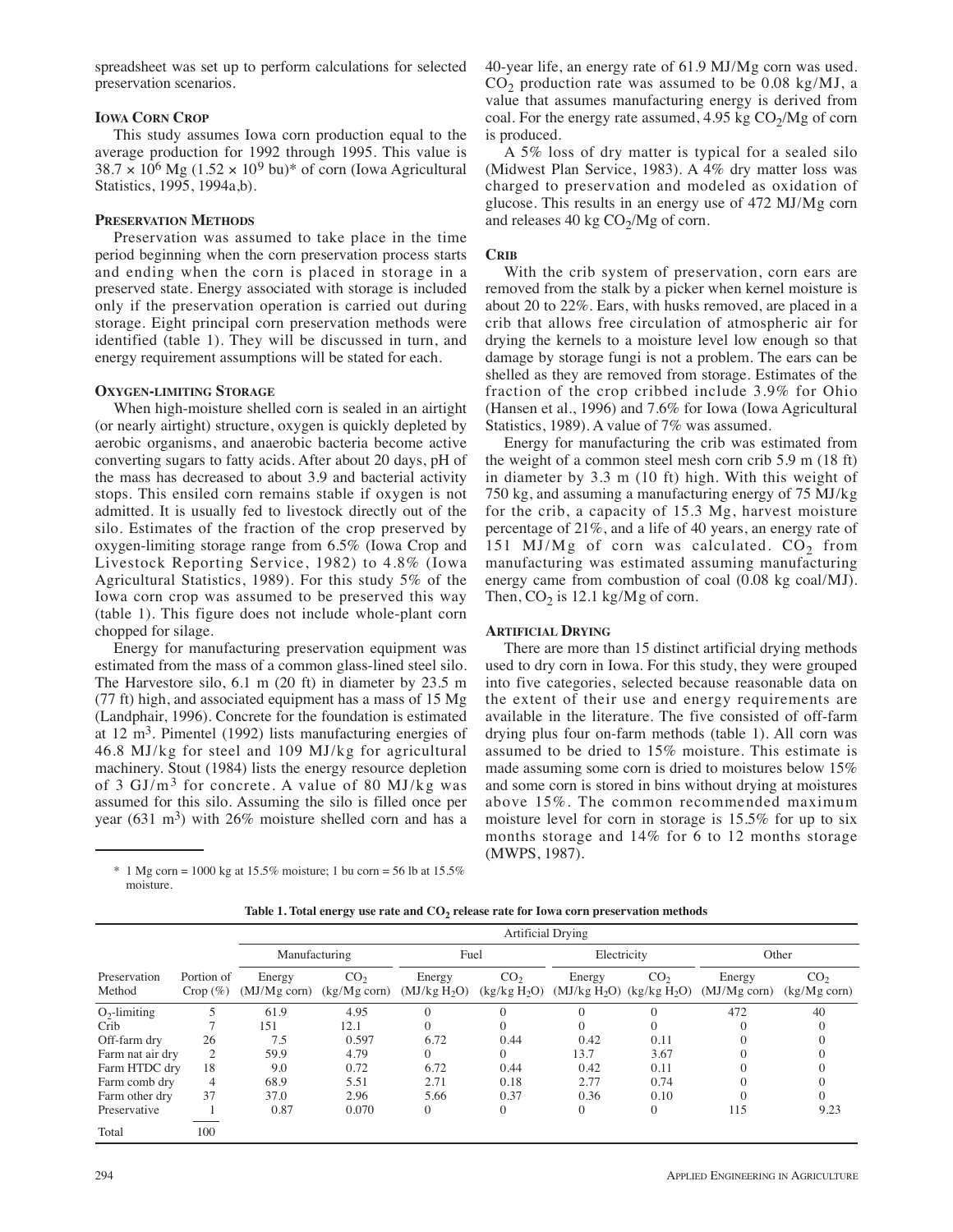

**Figure 1–Estimated harvest moisture content of Iowa corn crop, 1992 through 1995 (Wolf, 1996).**

#### **HARVEST MOISTURE CONTENT**

Because energy use of corn preservation done by artificial drying is dependent on harvest moisture content, an estimate was made of the fraction of the crop harvested at each of 16 moisture levels between 30 and 15% (fig. 1). This figure is an average of data on loads received during harvest at country elevators near Boone in Central Iowa and near Worthington in Northeast Iowa for the harvests of 1992 through 1995 (Wolf, 1996). The weighted average harvest moisture content was 20.5%.

#### **OFF-FARM DRYING**

Twenty-six percent of the corn crop was assumed to be dried off farm (table 1). This estimate was made considering estimates of 20.4% for Ohio (Hansen et al., 1996), and 24.2 (Iowa Agricultural Statistics, 1989) and 29.2% for Iowa (Iowa Agricultural Statistics, 1990).

Off-farm drying was assumed to be done at a country elevator or processing plant with a high-temperature crossflow dryer, with in-dryer cooling. Manufacturing energy was calculated assuming the dryer to be a popular 38 Mg/h (1500 bu/h) cross-flow model, rated for drying corn from 25 to 15% moisture. This dryer has a mass of 23.4 Mg. Assuming a life of 15 years and a yearly throughput of 23,000 Mg of corn, manufacturing energy was calculated at 7.46 MJ/Mg corn with resulting  $CO<sub>2</sub>$  at 0.597 kg/Mg corn. This assumes an energy requirement of 109 MJ/kg for farm machinery (Pimentel, 1992) and combustion of coal.

Energy for fuel burned was assumed to be 6.72 MJ/kg of evaporated water and 0.42 MJ/kg of evaporated water for electricity (Hellevang and Morey, 1985). The figures include sequestered energy ratios of 1.179 for liquefied petroleum gas and 3.802 for electricity to account for energy required to produce the usable fuel and electricity (Fluck, 1992). All fuel and electricity values will include these ratios.  $CO_2$  emissions are 0.44 kg/kg evaporated water (calculated from combustion of propane) and 0.11 kg/kg of evaporated water for electrical energy, assuming 964 Mg/GWh for coal-fired electric generating plants (Pilat, 1995). This value was used for all electrical energy.

### **ON-FARM DRYING**

Corn dried on the farm has been estimated at 61.5% of the crop (Iowa Agricultural Statistics, 1989). A value of 61% was assumed here. On-farm drying was divided into four methods: natural air drying (2% of crop), high

temperature in-dryer cooling (18% of crop), combination drying (4% of crop), and other (37% of crop). These four methods were chosen because information was found on the extent of their use in the Corn Belt (Hansen et at., 1996) and because their energy requirements are distinguishable (Hellevang and Morey, 1985).

#### **FARM NATURAL AIR DRYING**

Natural air drying is done by placing corn in a bin and aerating it until it is dried with an electric motor-driven fan. Hansen et al. (1996) estimated 1.8% of the Ohio corn crop is dried this way. A value of 2% is assumed here. Manufacturing energy was estimated assuming a steel bin with a capacity of 305 Mg corn, filled once per year and having a 20-year life. With a bin mass of 5.3 Mg and assuming manufacturing energy of 46.8 MJ/kg for the mostly steel bin plus  $3 \text{ GJ/m}^3$  for  $39 \text{ m}^3$  of concrete (Stout 1984), and combustion of coal for the energy, manufacturing energy and  $CO<sub>2</sub>$  were calculated at 59.9 MJ/Mg corn and 4.79 kg/Mg corn, respectively. Preservation energy is all electrical and was estimated to be 13.7 MJ/kg water evaporated assuming a 4.6-m corn depth (Wilcke and Bern, 1985) and including a sequestered energy ratio of 3.802, with  $CO<sub>2</sub>$  calculated as before.

#### **FARM HIGH-TEMPERATURE, DRYER-COOL DRYING**

Farm high-temperature, dryer cool drying consists of using a column continuous flow, a column batch, a batchin-bin, or a similar dryer, and cooling the corn in the dryer at the completion of drying. The fraction of the crop dried this way has been estimated at 17.7% for Ohio (Hansen et al., 1996). A value of 18% was assumed. Manufacturing energy was estimated considering a 10-point moisture removal in a 13 Mg/h (500 bu/h) continuous cross flow dryer with a mass of 4.7 Mg, a life of 15 years, and a yearly throughput of 3900 Mg of corn. Using 109 MJ/kg of agricultural machinery mass (Pimentel, 1992), this results in an energy use value of 9.0 MJ/Mg of corn and a  $CO<sub>2</sub>$  emission of 0.72 kg/Mg of corn. Direct energy use for drying was assumed to be the same as for off-farm drying.

### **FARM COMBINATION DRYING**

Farm combination drying systems use both a hightemperature dryer and a natural-air dryer. Initial drying is done in the high-temperature dryer. When a moisture level of 20 to 22% is reached, corn is unloaded hot into a naturalair drying bin for completion of drying. This procedure saves considerable energy, compared with either natural air or heated air drying (Hellevang and Morey, 1985).

The manufacturing energy estimate is the total of the value assumed for the natural air dryer and the value assumed for the farm high-temperature dryer-cool system, because both are required for combination drying. This total is 68.9 MJ/Mg corn. Manufacturing  $CO<sub>2</sub>$  is calculated as before.

Preservation energy is assumed to be 2.71 MJ/kg of water for propane and 2.77 MJ/kg of water for electricity. These values use energy requirements from Hellevang and Morey (1985), with sequestered energy ratios applied as before. Resulting  $CO<sub>2</sub>$  emissions are calculated as before.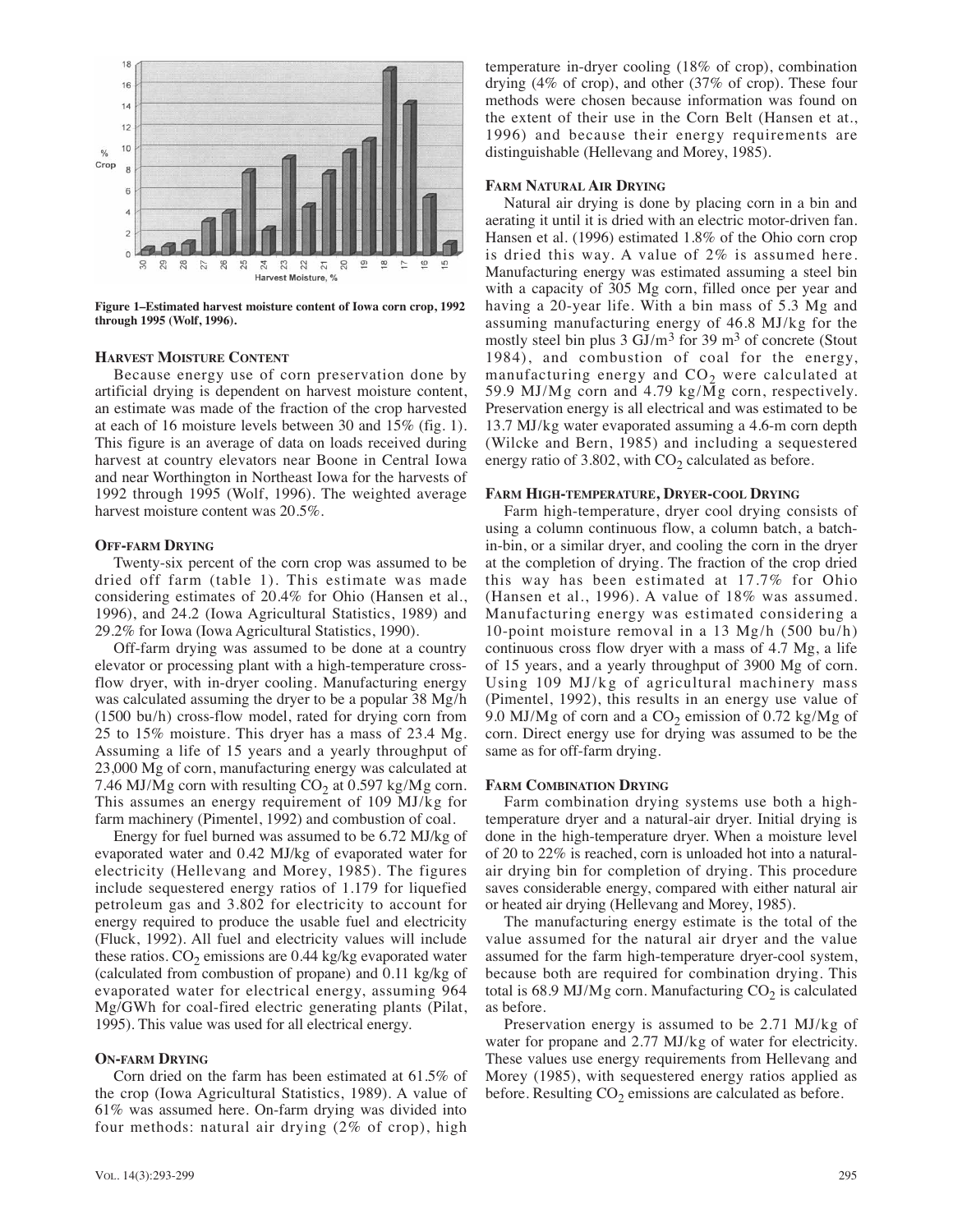#### **OTHER ON-FARM DRYING**

Other types of on-farm drying are grouped into the "farm other" category. These include in-bin heated-air layer drying, in-bin counterflow drying, column batch and column continuous drying with dryeration or bin cooling, batch-in-bin drying without cooling, and heated-air stir drying. Manufacturing energy (37.0 MJ/Mg) of corn is assumed to be the average of the other three farm drying methods, because equipment is similar for each.  $CO<sub>2</sub>$ emission (2.96 kg/Mg corn) is calculated in a similar way.

Preservation energy is figured as the average for heatedair batch-in-bin drying, stir drying, counterflow drying, and layer drying (Hellevang and Morey, 1985). With sequestered energy values added, these come to 5.66 MJ/kg of water in fuel energy and 0.36 MJ/kg of water in electrical energy.  $CO<sub>2</sub>$  emission rates are 0.37 and  $0.10 \text{ kg/kg H}_2$ O for fuel and electricity, respectively.

#### **PRESERVATIVE TREATMENT**

High moisture corn can be preserved by treating it with a preservative chemical. Corn preservatives used include organic acids (acetic, propionic, isobutyric, sorbic, and formic, along with mixtures), potassium sorbate, and iprodione (Aljinovic et al., 1995). Buffered propionic acid is the most widely used. In consultation with an industry expert, 1% of the Iowa corn crop was estimated as the crop fraction preserved with chemical preservatives (Schlatter, 1996). Corn treated with preservative is likely to be used for feed on the farm where it is grown.

Manufacturing energy was calculated for a propionic acid application machine. Assuming this machine treats 1000 Mg of wet corn at 25% moisture per year, has a 10-year life, and a mass of 90 kg, and using an energy value of 109 MJ/kg equipment for machinery and maintenance (Pimentel, 1992), an energy value of 0.87 MJ/Mg corn and a  $CO_2$  release of 0.070 kg/Mg of corn were assigned.

A typical propionic acid application rate is 10 kg/Mg of wet corn for 25% moisture corn to be preserved for one year. The manufacturing energy is estimated at

13 000 kJ/kg of propionic acid (Schwaar, 1996). Thus the energy requirement is 115 MJ/Mg of corn. Assuming this energy is derived from burning coal, the  $CO<sub>2</sub>$  release is 9.23 kg  $CO<sub>2</sub>/Mg$  corn.

## RESULTS AND DISCUSSION **PRESERVATION ENERGY AND CO2**

Energy use and  $CO<sub>2</sub>$  release were calculated using the rates listed in table 1 and assuming the harvest moistures of figure 1 for artificial drying. Assuming preservation was carried out according to the methods and fractions of table 1 and that the artificial drying operations dried the corn to 15% moisture, a total of 2360 Gg of water needed to be evaporated. Table 2 shows the estimated total energy use (18 200 TJ) and  $CO<sub>2</sub>$  release (1614 Gg) for preserving the Iowa corn crop. Total energy and total  $CO<sub>2</sub>$  is the sum of energy and  $CO<sub>2</sub>$  for manufacturing the preservation equipment plus what is used for supplying any fuel or electricity to the site plus fuel and electricity used directly plus any fermentation loss or preservative used. The average total energy use is 470 MJ/Mg corn and the  $CO<sub>2</sub>$ mass released amounts to 41.7 kg/Mg corn preserved.

From table 2, note that farm natural air drying is highest in total energy use and  $CO<sub>2</sub>$  release at 1020 MJ/Mg corn and 262 kg  $CO<sub>2</sub>/Mg$  corn, respectively. This occurs because of its extensive use of coal-derived electric energy with its sequestered energy ratio of 3.802. Energies for the other artificial drying methods and oxygen-limiting storage are seen to be about half of that for farm natural air drying. Preservative treatment at 116 MJ/Mg corn and 9.3 kg  $CO<sub>2</sub>/Mg$  corn is the lowest preservation method in energy use and  $CO<sub>2</sub>$  release. The crib system, with energy and  $CO<sub>2</sub>$  only for manufacturing equipment, is slightly higher at 151 MJ/Mg corn and 12.1 kg  $CO<sub>2</sub>/Mg$  corn.

#### **DIRECT ENERGY**

Direct energy (energy used during the drying process) for artificial drying is 11 900 TJ for fuel, plus 139 GWh of electricity. Assuming 87% of the crop is artificially dried,

**Table 2. Total energy use and total CO2 release for preserving the 38.8** × **106 Mg Iowa corn crop**

|                                                                                                                      | Portion<br>of Crop<br>$(\%)$  | Artificial Drying*                                                                                                                                                   |                                                     |                                                                       |                                                               |                                                         |                                                                |                                                                      |                                                                |                                                |                                                     |
|----------------------------------------------------------------------------------------------------------------------|-------------------------------|----------------------------------------------------------------------------------------------------------------------------------------------------------------------|-----------------------------------------------------|-----------------------------------------------------------------------|---------------------------------------------------------------|---------------------------------------------------------|----------------------------------------------------------------|----------------------------------------------------------------------|----------------------------------------------------------------|------------------------------------------------|-----------------------------------------------------|
|                                                                                                                      |                               | Manufacturing                                                                                                                                                        |                                                     | Fuel                                                                  |                                                               | Electric                                                |                                                                | Other                                                                |                                                                | Average                                        |                                                     |
| Preservation<br>Method                                                                                               |                               | Energy<br>(TJ)                                                                                                                                                       | CO <sub>2</sub><br>(Gg)                             | Energy<br>(TJ)                                                        | CO <sub>2</sub><br>(Gg)                                       | Energy<br>(TJ)                                          | CO <sub>2</sub><br>(Gg)                                        | Energy<br>(TJ)                                                       | CO <sub>2</sub><br>(Gg)                                        | Energy<br>$(MJ/Mg \text{ corn})$               | CO <sub>2</sub><br>$(kg/Mg$ corn)                   |
| $O_2$ -limiting<br>Crib<br>Off-farm dry<br>Farm nat air dry<br>Farm HTDC dry<br>Farm comb dry<br>Farm other dry      | 5<br>26<br>2<br>18<br>4<br>37 | 120<br>409<br>75<br>46.4<br>62.7<br>106<br>530                                                                                                                       | 9.6<br>32.8<br>6.00<br>3.71<br>5.01<br>8.53<br>42.4 | $\theta$<br>$\Omega$<br>4730<br>$\overline{0}$<br>3280<br>294<br>5680 | $\theta$<br>$\Omega$<br>310<br>$\Omega$<br>215<br>19.5<br>371 | $\Omega$<br>$\Omega$<br>296<br>743<br>205<br>300<br>361 | $\mathbf{0}$<br>$\Omega$<br>77.5<br>199<br>53.7<br>80.2<br>100 | 913<br>$\Omega$<br>$\Omega$<br>$\Omega$<br>$\Omega$<br>$\Omega$<br>0 | 77.4<br>$\Omega$<br>0<br>0<br>$\Omega$<br>$\Omega$<br>$\Omega$ | 534<br>151<br>508<br>1020<br>509<br>453<br>459 | 45.0<br>12.1<br>39.1<br>262<br>39.2<br>70.0<br>35.9 |
| Preservative<br>Total                                                                                                | 100                           | 0.337<br>350                                                                                                                                                         | 0.027<br>108                                        | $\mathbf{0}$<br>14000                                                 | $\mathbf{0}$<br>915                                           | $\theta$<br>1900                                        | $\mathbf{0}$<br>511                                            | 44.5<br>958                                                          | 3.57<br>81.0                                                   | 116                                            | 9.3                                                 |
| $%$ of tot energy<br>$\%$ of tot CO <sub>2</sub>                                                                     |                               | 7.4                                                                                                                                                                  | 6.7                                                 | 76.9                                                                  | 56.7                                                          | 10.5                                                    | 31.6                                                           | 5.2                                                                  | 5.0                                                            |                                                |                                                     |
| Total energy:<br>Total CO <sub>2</sub> release:<br>Total direct energy for drying:<br>Direct fuel energy for drying: |                               | 18 200TJ and 470 MJ/Mg corn<br>1614 $Gg$ and 41.7 $kg/Mg$ corn<br>12 360 TJ and 367 MJ/Mg corn artificially dried<br>11 900 TJ and 352 MJ/Mg corn artificially dried |                                                     |                                                                       |                                                               |                                                         |                                                                |                                                                      |                                                                |                                                |                                                     |

Direct electrical energy for drying: 139 GWh and 4.13 kWh/Mg corn artificially dried

\*Assumes corn is dried from moistures of figure 1 (weighted average: 20.5%) to 15%.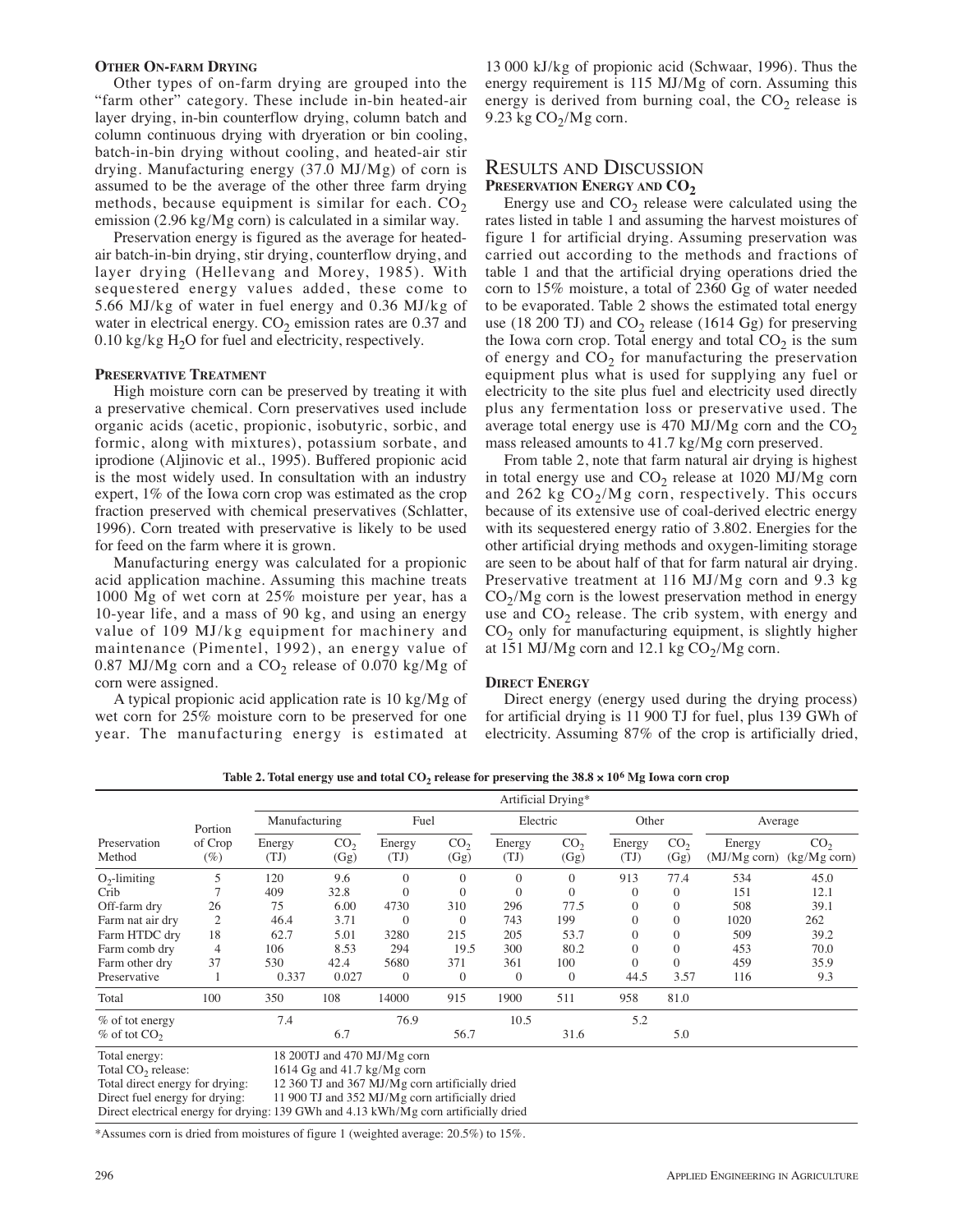these average 352 MJ/Mg of artificially dried corn and 4.13 kWh/Mg of artificially dried corn.

#### **EFFECTS OF CHANGING HARVEST OR FINAL MOISTURE CONTENT**

Table 2 assumes that all corn artificially dried was harvested at the moisture content fractions of figure 1 and dried to 15% moisture. Figures 2, 3, and 4 show effects of varying harvest or storage moisture contents on energy use. Total energy, fuel energy (calculated as Liquefied Petroleum Gas volume), and electrical energy increase or decrease at rates of 3.06 PJ/point, 85.9 ML/point, and 26.8 GWh/point, respectively, as harvest moisture of each fraction increases or decreases (right line of figs. 2, 3, 4). Total energy, fuel energy, and electrical energy decrease or increase at rates of 2.61 PJ/point, 73.4 ML/point, and 22.7 GWh/point, respectively, as final moisture increases or decreases (left line of figs. 2, 3, 4).

#### **ENERGY COMPARISONS**

The 18 200 TJ total energy is about 1.75% of Iowa's average annual energy consumption during 1992 through 1994 (USDOE, 1994). The 1614 Gg of  $CO<sub>2</sub>$  attributable to preservation of the Iowa corn crop is about 2.0% of Iowa's annual  $CO<sub>2</sub>$  emission for 1992 through 1994 (IDNR, 1996). The 12 360 TJ of direct energy for corn drying (fuel plus electricity) is about 1.19% of Iowa's average annual energy consumption during 1992 through 1994. The 139 GWh of direct electricity use for corn drying is about 0.44% of Iowa's average annual electricity consumption for 1992 through 1994 (USDOE, 1994).

The 470 MJ/Mg average total preservation energy for corn estimated here is 12% of 3.9 GJ/Mg which Slesser (1984) states as the unweighted modal value of the "gross energy requirement to the farm gate" of U.S. corn production". The 470 MJ/Mg value is 7.9% of the 5.88 GJ/Mg "total energy input to corn production" from Pimentel and Pimentel (1996). Neither reference cited gives a precise definition of one Mg of corn.

#### **DISCUSSION**

Results of this study show which approaches to reducing energy and  $CO<sub>2</sub>$  emission could be most successful. The crib and preservative methods are seen to use only about one-fourth the energy and to emit oneeighth the  $CO<sub>2</sub>$  of all the other methods. A shift to these methods would reduce energy and  $CO<sub>2</sub>$  for preserving the crop. Inherent in all the artificial drying methods is the necessity to supply the latent heat of vaporization of the water to be removed (at least 2.5 MJ/kg of water evaporated). Decreasing harvest moisture contents through use of varieties having faster dry-down, and increasing storage moisture contents through use of varieties with better storability could greatly reduce the energy and  $CO<sub>2</sub>$ for existing artificial drying methods.

The coal origin of electrical energy in Iowa drives up energy use and  $CO<sub>2</sub>$  emissions for artificial drying because of the high sequestered energy ratio (3.802) and because of the  $CO<sub>2</sub>$  from combustion of coal. Obtaining electricity from a source with a lower sequestered energy ratio, and one not derived from combustion will lower energy and  $CO<sub>2</sub>$  emissions for all artificial drying methods. Such a



**Figure 2–Effect of corn moisture content on total energy used for preservation.**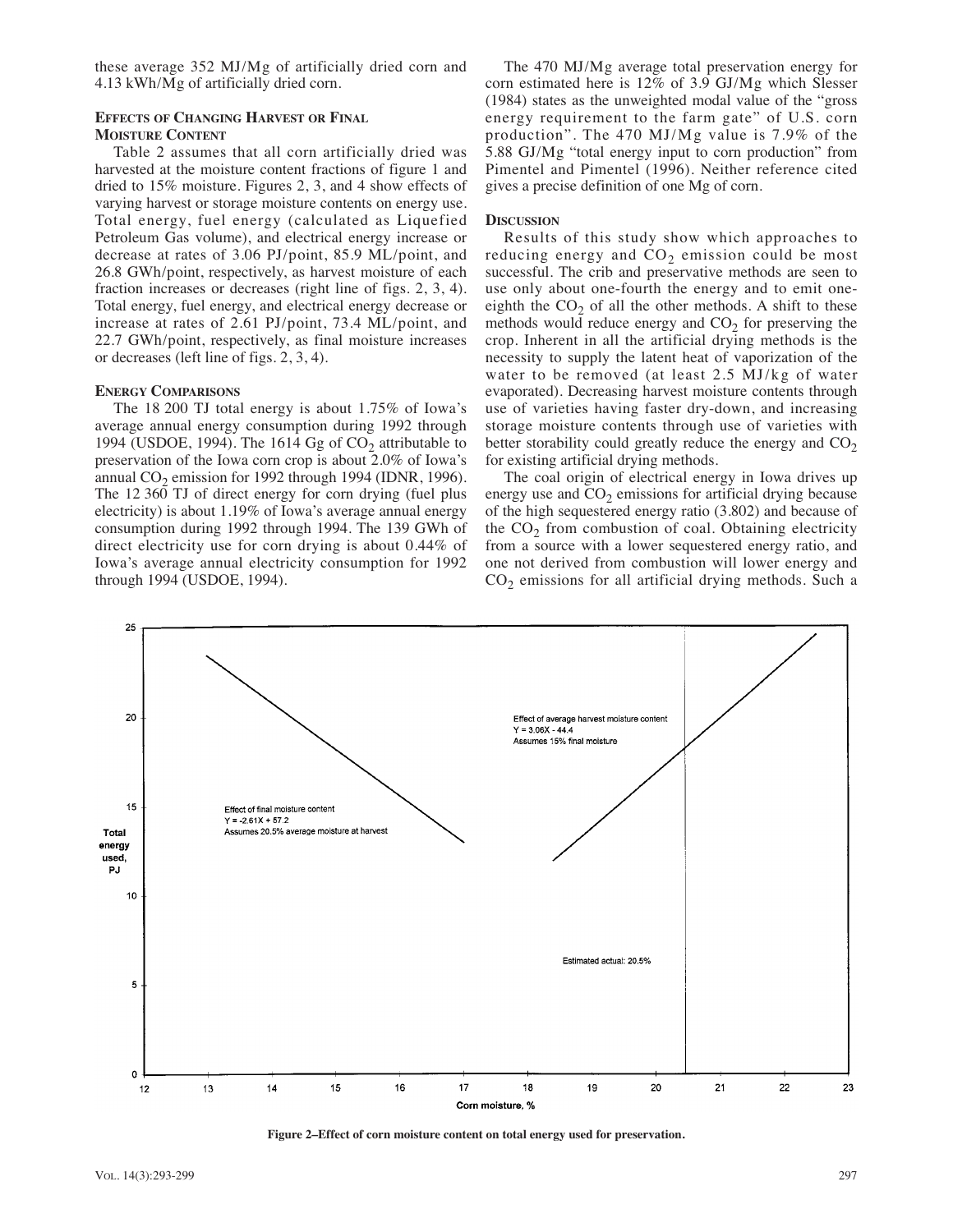

**Figure 3–Effect of corn moisture content on liquefied petroleum gas (LPG) used for artificial drying.**



**Figure 4–Effect of corn moisture content on electrical energy used for artificial drying.**